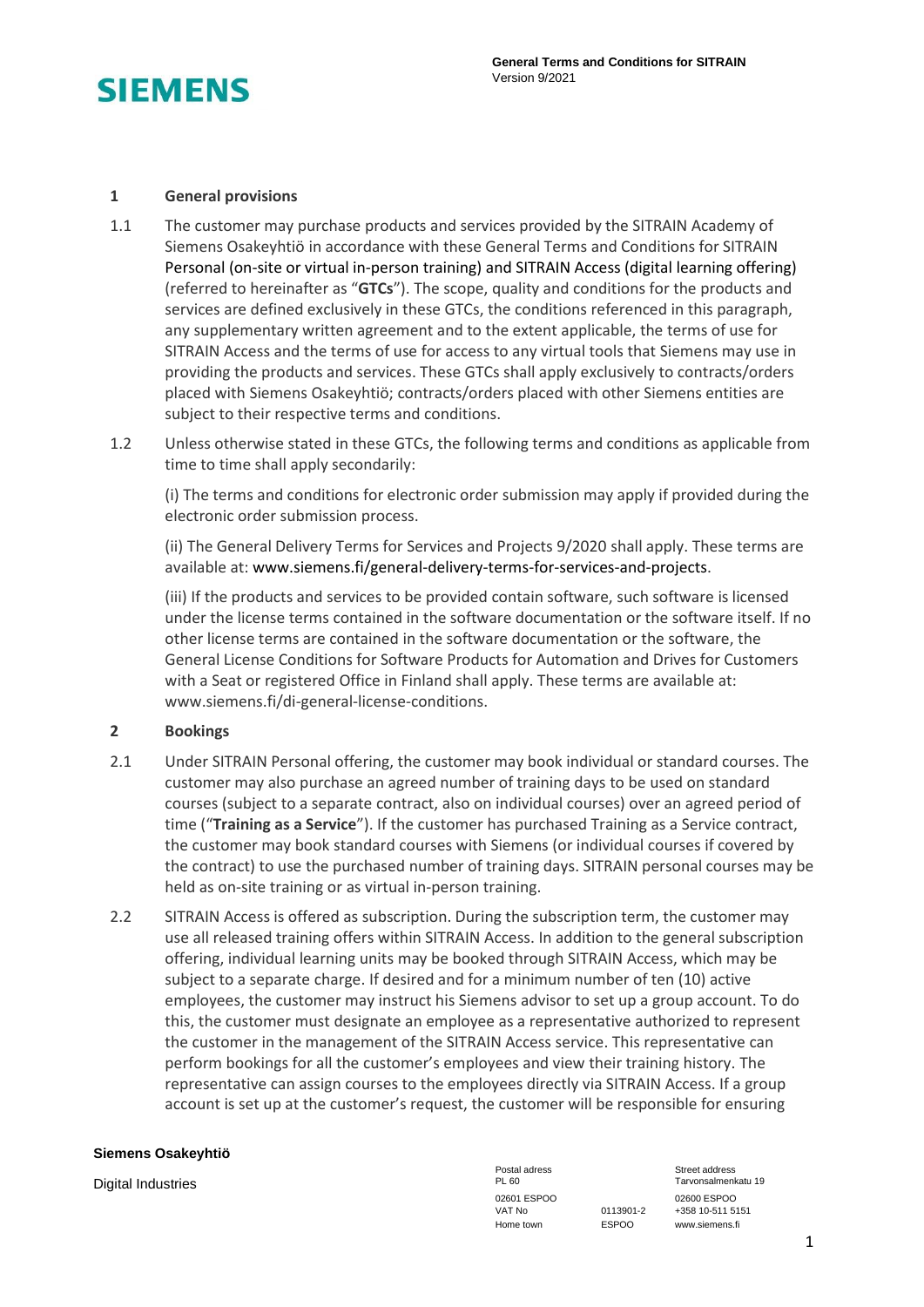

that the representative will access the group account in compliance with all applicable laws and regulations, particularly including data protection laws and regulations. Siemens will inform the employees who are assigned to the representative. In case of an incorrect assignment, the customer shall inform Siemens immediately.

# **3 Prices**

- 3.1 SITRAIN Personal:
	- 3.1.1 The prices of standard courses are indicated in the respectively valid Siemens SITRAIN Training Offering (www.siemens.fi/koulutus) for Finland and are stated per participant. The prices of individual courses, including individual instruction, are indicated in the respective individual agreement.
	- 3.1.2 Accommodation, food, and travel expenses of the participants are not included in the course prices. If an individual course is held outside Siemens' SITRAIN Academy premises, Siemens may invoice travel expenses and travel time of the trainers incurred to deliver the course.
	- 3.1.3 Siemens will invoice the customer for the standard and individual courses after the course. For the Training as a Service contract, Siemens will charge a monthly fee that will be invoiced monthly in advance, unless otherwise agreed.
	- 3.1.4 Siemens reserves the right to make reasonable price changes and will charge the prices applicable at the time of each delivery. This does not apply to price increases for services that are rendered within four months from entering into the contract or confirming the order.
- 3.2 SITRAIN Access:
	- 3.2.1 The offerings for SITRAIN Access are indicated in the respectively valid Siemens SITRAIN Training Offering (www.siemens.fi/koulutus) for Finland. The prices are valid for customers with seat or residence in Finland. Unless otherwise stated, the prices are for a subscription term of one year. Individual learning units may be subject to a separate charge.
	- 3.2.2 Siemens will invoice the customer for the subscription of the SITRAIN Access in the beginning of the relevant subscription term. Booking of individual learning units, if subject to a separate charge, will be charged upon booking.
	- 3.2.3 Siemens reserves the right to make changes to the fees applicable to the SITRAIN Access that are reasonable or due to cost increase annually. The increased fees only apply to those annual subscriptions that start on or after October 1<sup>st</sup>. The increase of the fees will be announced at least three (3) months before entry into force.
- 3.3 The applicable payment terms and other terms related to payments shall be as set out in the terms and conditions referred to in Section 1.

# **4 Services of Siemens and right to make changes**

- 4.1 The services of Siemens for SITRAIN Personal comprise:
	- (i) Course execution;
	- (ii) Course-accompanying documents;

### **Siemens Osakeyhtiö**

Digital Industries PL 60 Tarvonsalmenkatu 19 02601 ESPOO 02600 ESPOO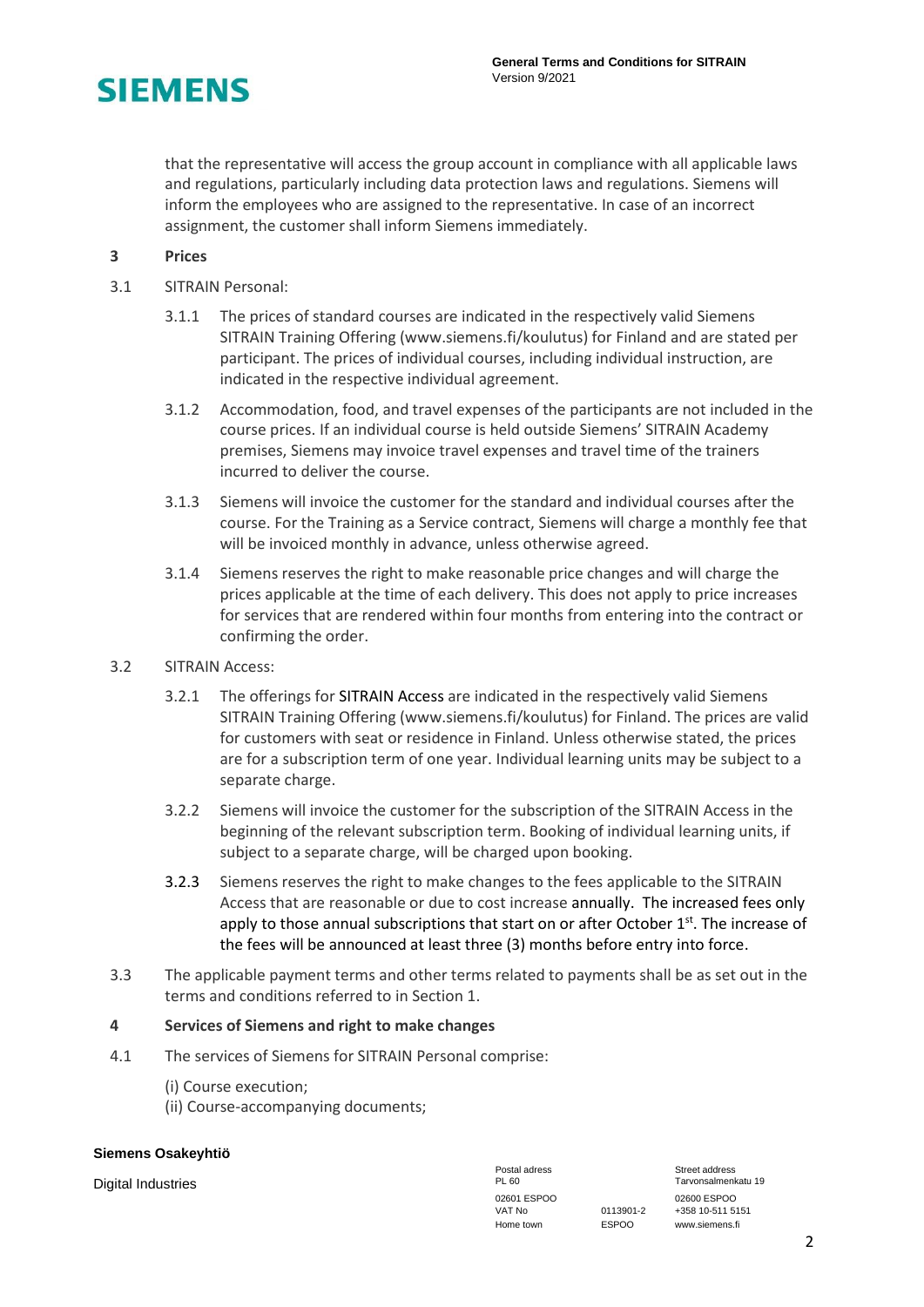

- (iii) Necessary tools; and
- (iv) Issuance of a participation confirmation of course attendance.
- 4.2 The services of Siemens for SITRAIN Access comprise:
	- (i) Access to learning platform SITRAIN Access for the subscription period;
	- (ii) Access to booked learning units;
	- (iii) Issuance of a participation confirmation after completion of a learning unit;
	- (iv) Provision of documents for download, if included in the respective learning unit.
- 4.3 The courses to be executed by Siemens are services and, as a general rule, no concrete success is owed.
- 4.4 Siemens reserves the right to adapt the contents of the courses to the current state of the art without prior notice. This could lead to differences from the course descriptions in individual cases. Siemens also reserves the right to make other minor content-related or organizational changes (such as, for example, change of instructors/ trainers), provided that the overall character of the courses is preserved in such cases. The customer is not entitled to have the courses executed by a certain instructor or trainer.
- 4.5 Siemens will execute the SITRAIN Personal courses in the training centers made available by Siemens or virtually in-person using the tools provided by Siemens.
- 4.6 Upon separate agreement, Siemens may execute SITRAIN Personal courses in the customer's own or rented premises. In this case, the customer will be responsible for providing the necessary infrastructure, e.g. computers and presentation media. Siemens will inform the customer of the required infrastructure in advance.
- 4.7 If the customer's systems are used for courses, it is the customer's responsibility to implement suitable and adequate security measures to protect its own data and programs from loss, destruction, or damage.
- 4.8 Sample applications, exemplary data sets or simulations which are used or provided to the customer within the courses have been created for training purposes and are not subject to the regular tests and quality testing of a payable product. These sample applications, exemplary data sets or simulations shall not be used outside of the training environment.

# **5 Special conditions for SITRAIN Access**

- 5.1 When customer opens an account on SITRAIN Access, Siemens grants to the customer a nontransferable, non-sub-licensable, time-limited and revocable right to access and use the services only for internal purposes of the customer as an end-user and to use the service by himself or by his employees (authorized users) in the territory of Finland. Siemens will, after a reasonable processing time, provide access credentials to the authorized users on customer's request. Per each authorized user, one account will be provided. The authorized users may not pass on their login data/passwords. In case of passing on, Siemens reserves the right to lock the account without refund of already paid amounts.
- 5.2 The customer shall not use IP proxying or any other measures to disguise its seat, current residence, or geographic position. In case the customer or any of its users are in breach of

## **Siemens Osakeyhtiö**

Digital Industries Tarvonsalment PL 60 PL 60 Tarvonsalment PL 60 Tarvonsalment PL 60 Tarvonsalment PL 60 Tarvonsalment PL 60 Tarvonsalment PL 60 Tarvonsalment PL 60 Tarvonsalment PL 60 Tarvonsalment PL 60 Tarvonsalment PL 02601 ESPOO<br>VAT No 0113901-2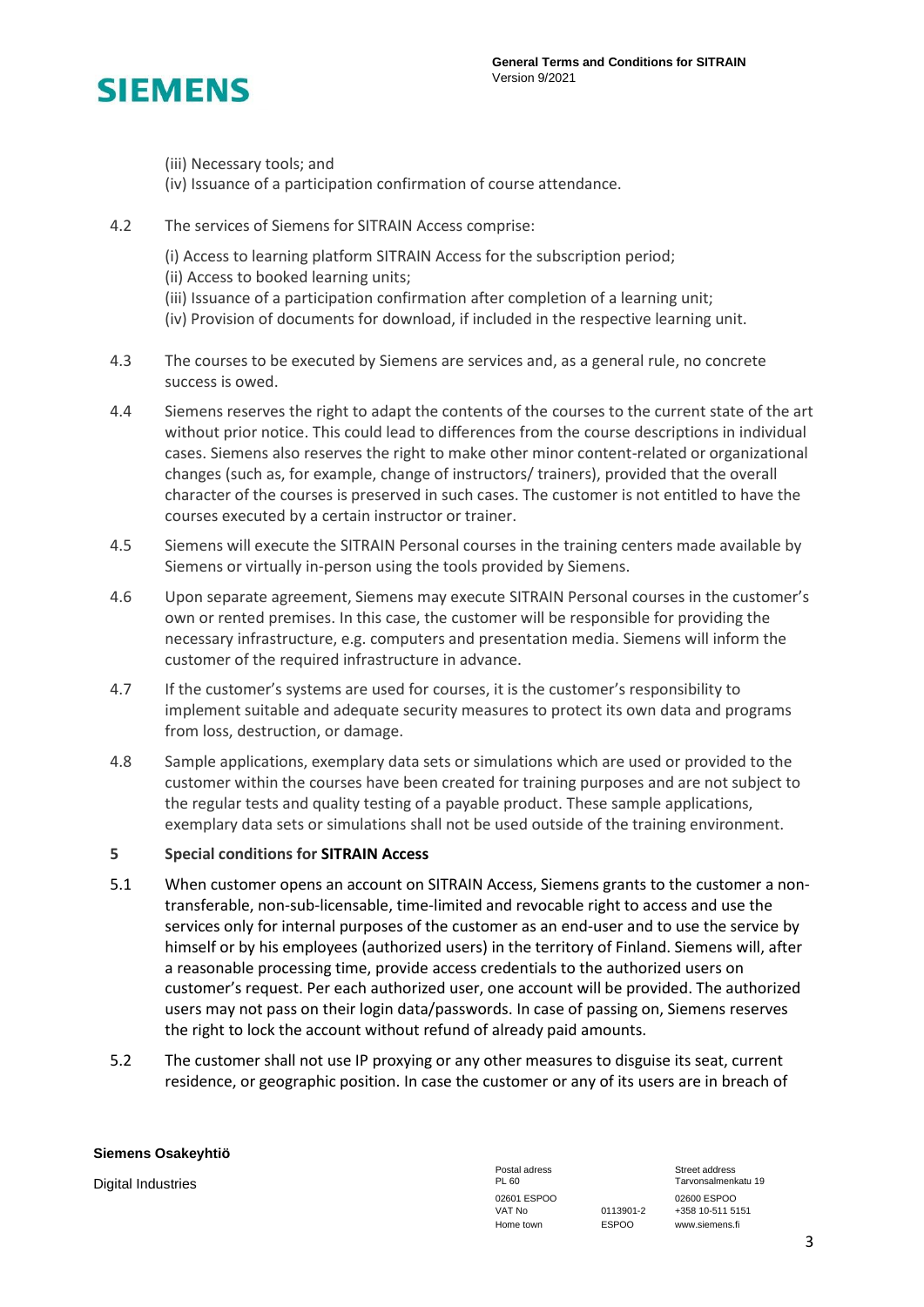

this obligation or the territorial restriction, Siemens has the right to lock the customer's accounts without refund of any prepaid amounts.

- 5.3 Siemens will provide access to SITRAIN Access subject to commercially reasonable efforts and operational requirements (e.g. maintenance and security). Necessary downtimes will, to the extent possible, be announced, with reasonable advance notice on the SITRAIN Access website. In case access to SITRAIN Access can nevertheless not be granted, Siemens will use commercially reasonable efforts to restore the access, or if such restoration would not be possible within reasonable time or commercially reasonable efforts, to terminate SITRAIN Access and refund any prepaid amounts on a pro-rata basis for the remaining subscription term. Any further remedies are excluded.
- 5.4 Siemens reserves the right to modify, in particular modify individual features, and discontinue SITRAIN Access at any time for as long as the overall character of SITRAIN Access as learning platform remains and its functionality or security features are not degraded. For current subscriptions, Siemens may degrade or discontinue the service only in case of (i) legal requirements; (ii) changes in the services imposed by Siemens' subcontractors; (iii) the termination of Siemens' relationship with subcontractors whose services are material for the provision of SITRAIN Access; or (iv) security risks. Siemens will notify the customer of any material degradation of functionality or the discontinuation at least 15 days prior to such change, and the customer may terminate the service until the change effective date. In the event of such termination or discontinuation of a service, Siemens will refund any prepaid amounts for the applicable service on a pro-rata basis for the remaining subscription term.
- 5.5 The customer is responsible for all activities that occur under his account and has to ensure that his authorized users will use their account for SITRAIN Access in accordance with the following requirements: In particular, authorized users may not use the account (i) to perform any activity that is unlawful, or that is harmful to or interferes with any use of the services, the network, systems and/or facilities of the provider hosting the services; (ii) to knowingly store, process, publish, or transmit any threatening, infringing or offensive posts, or material that constitutes spam/E-mail/usenet abuse, or a violation of any party's privacy, intellectual property or other rights; (iii) for any purposes other than the internal use of the customer, in particular for the purposes of a service bureau, outsourcing, lease, sub-licensing or time-sharing, or in any manner that would allow the use of a single user account by multiple users; (iv) to perform any activity intended to circumvent the security measures of Siemens or a subcontractor of Siemens. Siemens can change login data at any time if necessary at Siemens' discretion. In case of a breach of any of the foregoing requirements, Siemens is entitled to block the respective user account and, in case the breach concerns the entire customer account, to terminate the contract without refund of any prepaid amounts.
- 5.6 The customer is responsible for securing and maintaining an internet connection and hardware and software necessary for the use of SITRAIN access at his own expense.
- 5.7 After the end of the initial one year subscription term for SITRAIN access, the subscription shall be automatically renewed by another year unless one of the parties terminates the subscription by a written notice of three (3) months prior of the end of the then-current subscription term. Upon the end of a valid subscription, the customer's access to SITRAIN

### **Siemens Osakeyhtiö**

Digital Industries Tarvonsalment PL 60 PL 60 Tarvonsalment PL 60 Tarvonsalment PL 60 Tarvonsalment PL 60 Tarvonsalment PL 60 Tarvonsalment PL 60 Tarvonsalment PL 60 Tarvonsalment PL 60 Tarvonsalment PL 60 Tarvonsalment PL 02601 ESPOO<br>VAT No 0113901-2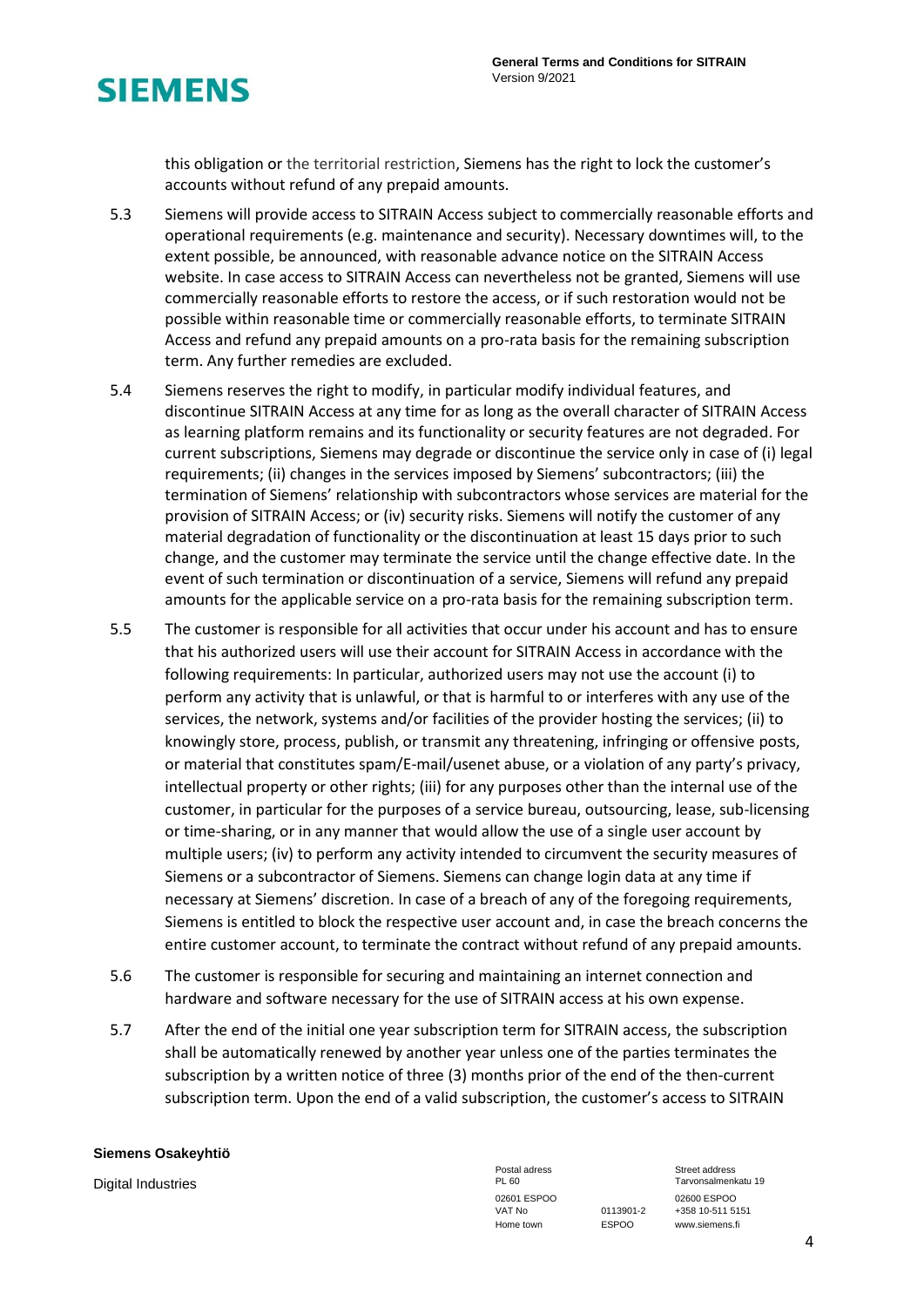

access shall end and the customer shall discontinue using the SITRAIN access. If the customer requires continued access to any such documents provided during the subscription term (e.g. manuals or certificates) that the customer has the right to continue using after the termination of the subscription, the customer shall download and save such documents before termination of its access.

# **6 Course dates and times**

- 6.1 The dates and times for the SITRAIN Personal standard courses are indicated on the websites of Siemens [\(www.siemens.fi/koulutus\)](http://www.siemens.fi/koulutus).
- 6.2 The dates for live courses/transmissions for SITRAIN Access can be found on SITRAIN Access portal.
- 6.3 The dates and times for SITRAIN Personal individual courses, including individual instruction, will be agreed individually between Siemens and the customer.

# **7 Cancellation of courses by Siemens**

- 7.1 Siemens reserves the right to cancel courses when for example the minimum number of participants required to execute a course economically is not attained, or if the course cannot be executed due to illness of the trainer or other technical reasons for which Siemens is not responsible. Before cancelling the course, Siemens will attempt to find another suitable trainer to execute the course or postpone it to another date and time, if this is possible. Siemens will inform the customer immediately of cancellations of courses.
- 7.2 If Siemens cancels a course, the customer will receive a refund of the fee paid in advance for the cancelled course, unless the course is part of the SITRAIN Access subscription and no separate fee is charged for the course in addition to the SITRAIN Access subscription fee. Any further claims or rights based on the cancellation of course are excluded.

# **8 Cancellation by the customer**

- 8.1 SITRAIN Personal:
	- 8.1.1 The customer may cancel the booking of a standard or individual course in writing at any time prior to the start of the course, and

(i) if the cancellation reaches Siemens at least seven (7) days before the beginning of the course, the cancellation will be free of charge for the customer, but for individual courses the travel costs incurred will be charged, or

(ii) if the notice of cancellation does not reach Siemens at least seven (7) calendar days before the beginning of the course, the customer will be charged 50% of the agreed total price for the course. If the customer cancels on the morning of the day when the course takes place or in the event of no-show, the customer will be charged 100% of the agreed total price for the course and for individual courses the travel costs incurred will also be charged.

8.1.2 If the customer has purchased a Training as a Service contract, the customer may cancel the booking of a course in writing at any time prior to the start of the course, and

### **Siemens Osakeyhtiö**

Digital Industries PL 60 Tarvonsalmenkatu 19 02601 ESPOO 02600 ESPOO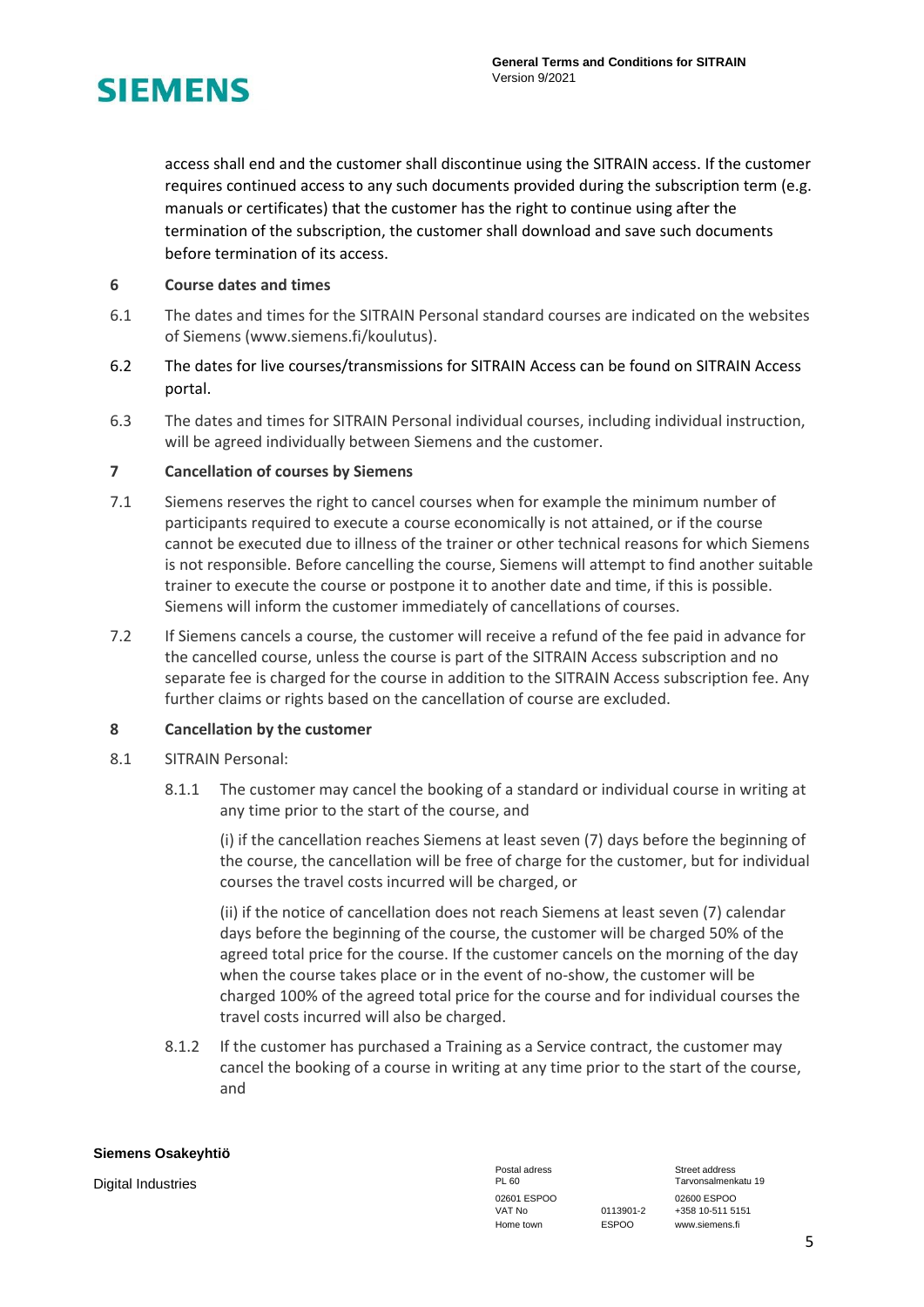

(i) if the cancellation reaches Siemens at least seven (7) days before the beginning of the course, the customer may reuse the training days at a later date, or

(ii) if the notice of cancellation does not reach Siemens at least seven (7) calendar days before the beginning of the course or in the event of no-show, the training days will be considered consumed and cannot be reused at a later date.

- 8.1.3 However, if the cancellation is notified to Siemens later than seven (7) before the beginning of the course, but the cancellation is due to an illness of the participant and the customer can demonstrate this upon request, the booking may be cancelled with respect to the participant concerned. In such case, the cancellation of an individual or standard course is free of charge, and in the event of cancellation of a course booked as part of the Training as a Service contract, the customer may reuse the relevant training days at a later date.
- 8.1.4 If a participant is unable to attend the agreed course, the customer may replace the participant with another participant free of charge.

# 8.2 SITRAIN Access:

8.2.1 The customer may cancel the subscription of SITRAIN Access as per clause 5 above. In this case, Siemens will charge 100% of the subscription fees until the end of the subscription.

# **9 Unutilized services**

9.1 If the customer has purchased the Training as a Service contract, the agreed number of training days may only be used during the initial contract term specified in the Training as a Service contract and may not be transferred to any subsequent contract term. Siemens will not refund any payments for unutilized training days.

# **10 Intellectual property rights**

- 10.1 All patent, copyright, database or design right, trademark and other intellectual property rights in the products or services shall be the exclusive property of and vest in Siemens or its licensors.
- 10.2 To the extent not otherwise stated in section 5, Siemens grants to the customer a nonexclusive right to use the hardware and software products delivered to the customer or made available to the customer during the courses without modifications and exclusively for training purposes during the course only. Further, any software (other than SITRAIN Access and other virtual tools where specific terms of use are given) is licensed under the license terms referred to in Section 1.
- 10.3 The customer shall not by observing, studying, decompiling or testing the product or service aim to learn the trade secrets of Siemens except to the extent mandatory law prohibits such limitation.
- 10.4 The customer shall have the right to use the documentation and online content provided by Siemens in its internal use. The documents and online content may not be reproduced or reprinted for any other purposes than for the customer's internal use, or translated by the customer or made available to third parties. The customer is also not allowed to divulge or commercially exploit the contents of the documents or online content. Schools or

# **Siemens Osakeyhtiö**

Digital Industries Tarvonsalment PL 60 PL 60 Tarvonsalment PL 60 Tarvonsalment PL 60 Tarvonsalment PL 60 Tarvonsalment PL 60 Tarvonsalment PL 60 Tarvonsalment PL 60 Tarvonsalment PL 60 Tarvonsalment PL 60 Tarvonsalment PL 02601 ESPOO<br>VAT No 0113901-2